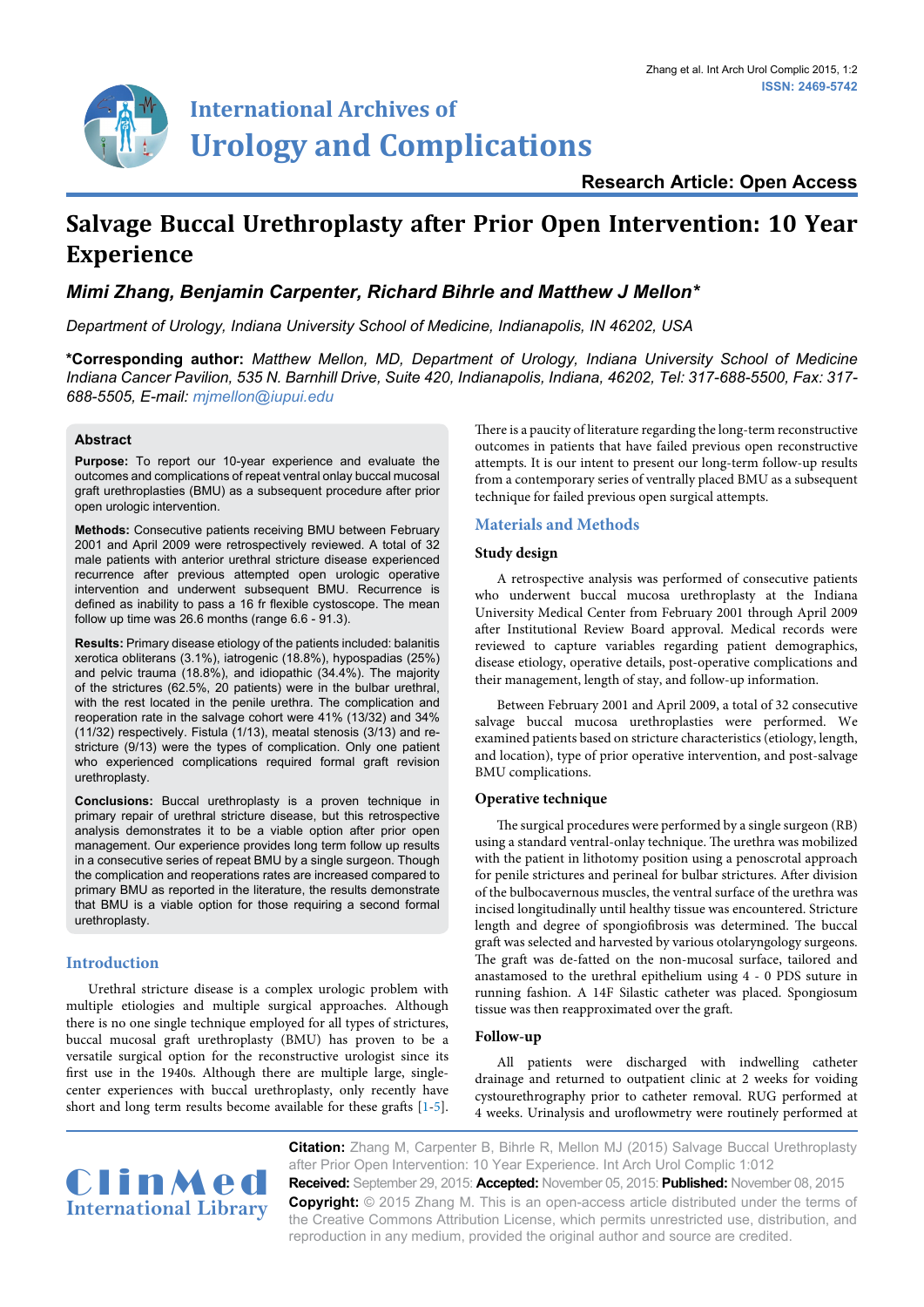<span id="page-1-0"></span>**Table 1:** Patient characteristics: underlying disease processes predisposing patients to stricture; location of stricture.

| Etiology                      | n  |
|-------------------------------|----|
| Balanitis Xerotica Obliterans | 1  |
| latrogenic                    | 6  |
| Hypospadias                   | 8  |
| Pelvic Trauma/Straddle Injury | 6  |
| Unknown                       | 11 |
|                               |    |
| <b>Stricture Location</b>     | n  |
| <b>Bulbar</b>                 | 20 |
| Penile                        | 12 |

<span id="page-1-1"></span>**Table 2:** Previous open repairs; 3 patients with a combination of previous open repairs, with one patient undergoing 9 previous procedures.

| <b>Failed Open Repair</b>       | n  |
|---------------------------------|----|
| <b>Buccal Graft</b>             | 5  |
| Primary Urethroplasty           | 10 |
| <b>SIS Graft</b>                | 1  |
| Hypospadias                     |    |
| Pedicle Island Flap (PIFU)      | 6  |
| Combination (BMU/PIFU/Johansen) | 3  |

<span id="page-1-2"></span>**Table 3:** Complications among 13 patients, 41%; only one patient with recurrent stricture required revision urethroplasty

| Complication           | n | <b>Management</b>          |  |
|------------------------|---|----------------------------|--|
| Fistula                | 1 | Conservative               |  |
| <b>Meatal Stenosis</b> | 3 | Operative meatotomy [2]    |  |
|                        |   | Conservative               |  |
| <b>Stricture</b><br>9  |   | Operative dilaion [6]      |  |
|                        |   | Conservative [1]           |  |
|                        |   | Revision urethroplasty [1] |  |
|                        |   | <b>DVIU [1]</b>            |  |

<span id="page-1-3"></span>**Table 4:** Perioperative patient characteristics: stricture and graft length was determined intraoperatively. Post-operative uroflow rate was determined within the first 3 months after intervention.

| n                                 | Prior Open 32      |
|-----------------------------------|--------------------|
| Age $(y)$                         | 45.6 (17 - 78)     |
| Stricture Length (cm)             | $3.1(1.5 - 8.0)$   |
| Graft Length (cm)                 | $4.2(2.5 - 8.0)$   |
| Operative Time (min)              | 177 (135 - 210)    |
| Preoperative Uroflow Rate (mL/s)  | $9.9(7.7 - 12.0)$  |
| Postoperative Uroflow Rate (mL/s) | 18.2 (8.6 - 39.3)  |
| Follow-up Time (mo)               | $26.6(6.6 - 91.3)$ |
| Reoperation                       | 11 (34%)           |
| Complication                      | 13 (41%)           |
| Time to Complication (mo)         | $10.8(0.7 - 28.1)$ |

3 months and annually as indicated. We defined graft failure as the inability to pass a flexible cystoscope.

## **Analysis**

The chi-squared test was used to compare categorical data. Kaplan-Meier analysis was used to demonstrate overall graft survival as well as complication timing. A *p* value < 0.05 was considered statistically significant.

## **Results**

All men included in our retrospective study had previous open urologic intervention. The mean age of all patients was 46 years (17 - 78). The mean stricture length in this population was 3.1 cm (1.5 - 8.0). All patients were symptomatic with a pre-intervention uroflow of 9.9 ml/sec (7.7 - 12). The patient characteristics predisposing stricture disease and location are listed in [table 1](#page-1-0)**.** Six patients had strictures caused by pelvic trauma, 8 patients had a history of hypospadias, 6 were identified as iatrogenic, and one patient had distal BXO; the rest were iatrogenic. The majority of urethroplasties were performed for bulbar strictures. The prior open repair techniques are detailed in [table 2.](#page-1-1) These patients underwent at least 1 prior open repair, 3 with

<span id="page-1-4"></span>

multiple open procedures, up to 9 in one patient. The stricture had a mean length of 3.1 cm (1.5 - 8) at the time of the procedure.

Post-salvage complications occurred in 13 cases (41%). These are listed in [table 3](#page-1-2)**.** No mortality was observed. One patient developed a small urethrocutaneous fistula which was managed with conservative measures. Three patients developed meatal stenosis; two required operative meatotomy and the other was managed conservatively. Nine patients developed recurrence of stricture disease. Six of these patients required operative urethral dilation. The overall reoperation rate was 34% (11/32). One patient required formal graft revision (3%, 1/32).

The direct comparison of stricture length, graft length, operative time, follow-up duration, complication rates and reoperation rates are detailed in [table 4.](#page-1-3) Post procedural uroflow demonstrated improved rates: 18.2 ml/sec (8.6 - 39.3).

The mean follow-up was 26.6 months (range 6.6 - 91.3) in the salvage cohort. A Kaplan-Meier analysis of complications is depicted in [figure 1.](#page-1-4) The mean time to over-all complication was 10.8 months (0.7 - 28.1) with 91.4% of all complications occurring within 24 months of the urethroplasty.

## **Discussion**

Our series investigated the timing and occurrence of postoperative complications in a unique subset of a large heterogeneous series with extended follow-up. Overall, we had 13 (41%) complications in our 32 patients. The mean time of overall complication was 10.8 months. These results correlate with a large series consisting of 234 patients which reported all failures occurring in the first 18 months [[6\]](#page-2-2). Although most complications occur early and could be the result of poor graft inosculation, we did observe a small number of late strictures > 5 years from urethroplasty, similar to a multi-institutional experience by Kane et al. [[7](#page-2-3)]. Although this may be late progression of the original stricture etiology, we would recommend continued intermittent evaluation on an annual basis driven by patient symptomatology.

Our results demonstrated that the primary disease etiology and number of prior operations had no statistically-significant effect on graft success post-operatively. We did find however, an association between urethral stricture length and multifocality with surgical outcomes. These findings were similar to another large series of 495 urethroplasties which noted a correlation between stricture length > 4 cm and surgical failure [\[8\]](#page-2-4). Additionally, observationally, buccal mucosa for penile reconstruction had higher rates of complication in our study compared to bulbar reconstruction. Buccal mucosa has proven to be an extremely reliable tissue for urethroplasties [[9](#page-2-5)] as it